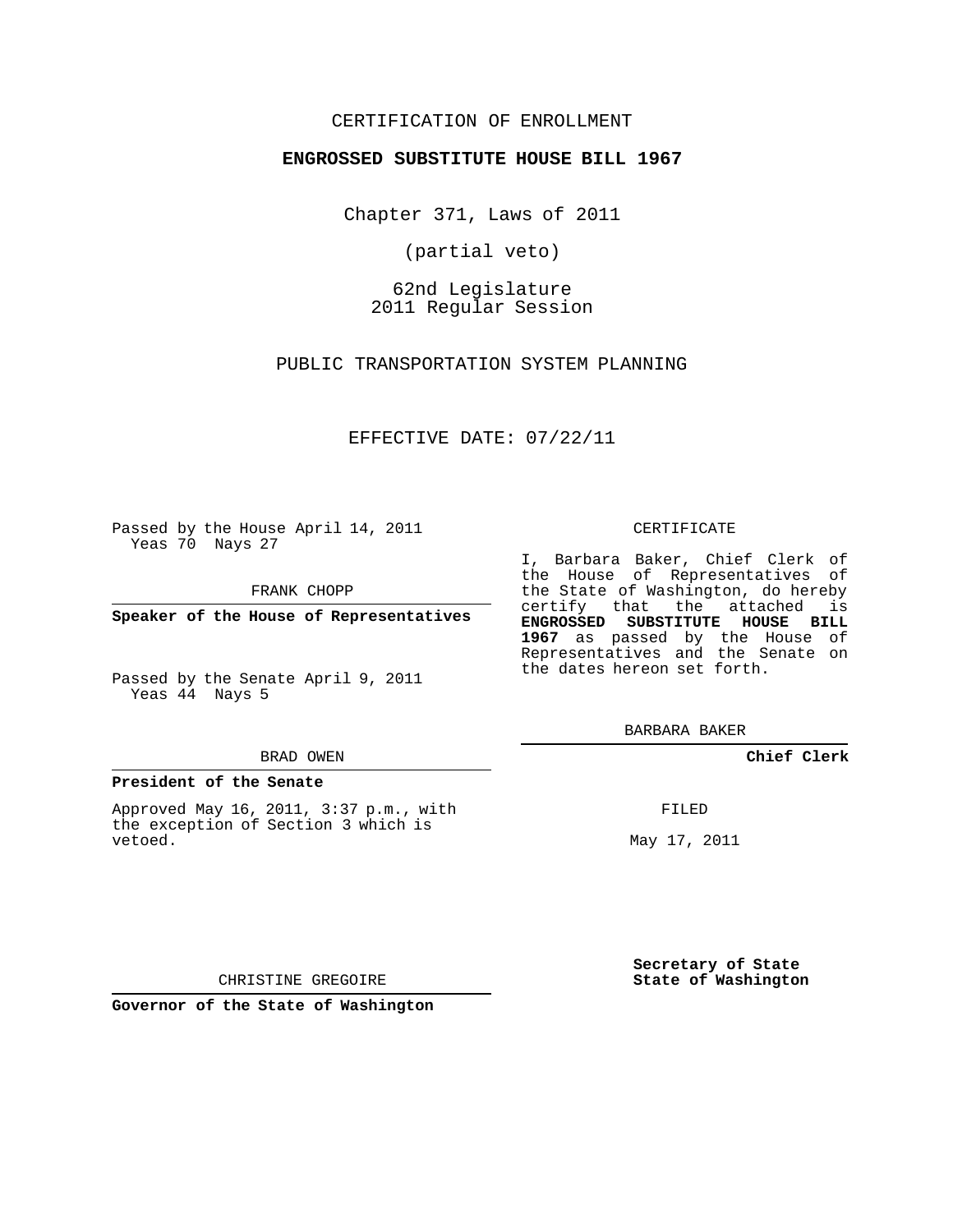# **ENGROSSED SUBSTITUTE HOUSE BILL 1967** \_\_\_\_\_\_\_\_\_\_\_\_\_\_\_\_\_\_\_\_\_\_\_\_\_\_\_\_\_\_\_\_\_\_\_\_\_\_\_\_\_\_\_\_\_

\_\_\_\_\_\_\_\_\_\_\_\_\_\_\_\_\_\_\_\_\_\_\_\_\_\_\_\_\_\_\_\_\_\_\_\_\_\_\_\_\_\_\_\_\_

AS AMENDED BY THE SENATE

Passed Legislature - 2011 Regular Session

**State of Washington 62nd Legislature 2011 Regular Session**

**By** House Transportation (originally sponsored by Representatives Fitzgibbon, Armstrong, Liias, Nealey, Clibborn, Billig, Frockt, and Reykdal)

READ FIRST TIME 02/25/11.

 1 AN ACT Relating to modifying provisions related to public 2 transportation system planning; amending RCW 35.58.2795 and 35.58.2796; 3 and adding a new section to chapter 43.19 RCW.

4 BE IT ENACTED BY THE LEGISLATURE OF THE STATE OF WASHINGTON:

 5 **Sec. 1.** RCW 35.58.2795 and 1994 c 158 s 6 are each amended to read 6 as follows:

7 By ((April)) September 1st of each year, the legislative authority of each municipality, as defined in RCW 35.58.272, and each regional transit authority shall prepare a six-year transit development plan for that calendar year and the ensuing five years. The program shall be consistent with the comprehensive plans adopted by counties, cities, and towns, pursuant to chapter 35.63, 35A.63, or 36.70 RCW, the inherent authority of a first-class city or charter county derived from its charter, or chapter 36.70A RCW. The program shall contain information as to how the municipality intends to meet state and local long-range priorities for public transportation, capital improvements, significant operating changes planned for the system, and how the municipality intends to fund program needs. The six-year plan for each municipality and regional transit authority shall specifically set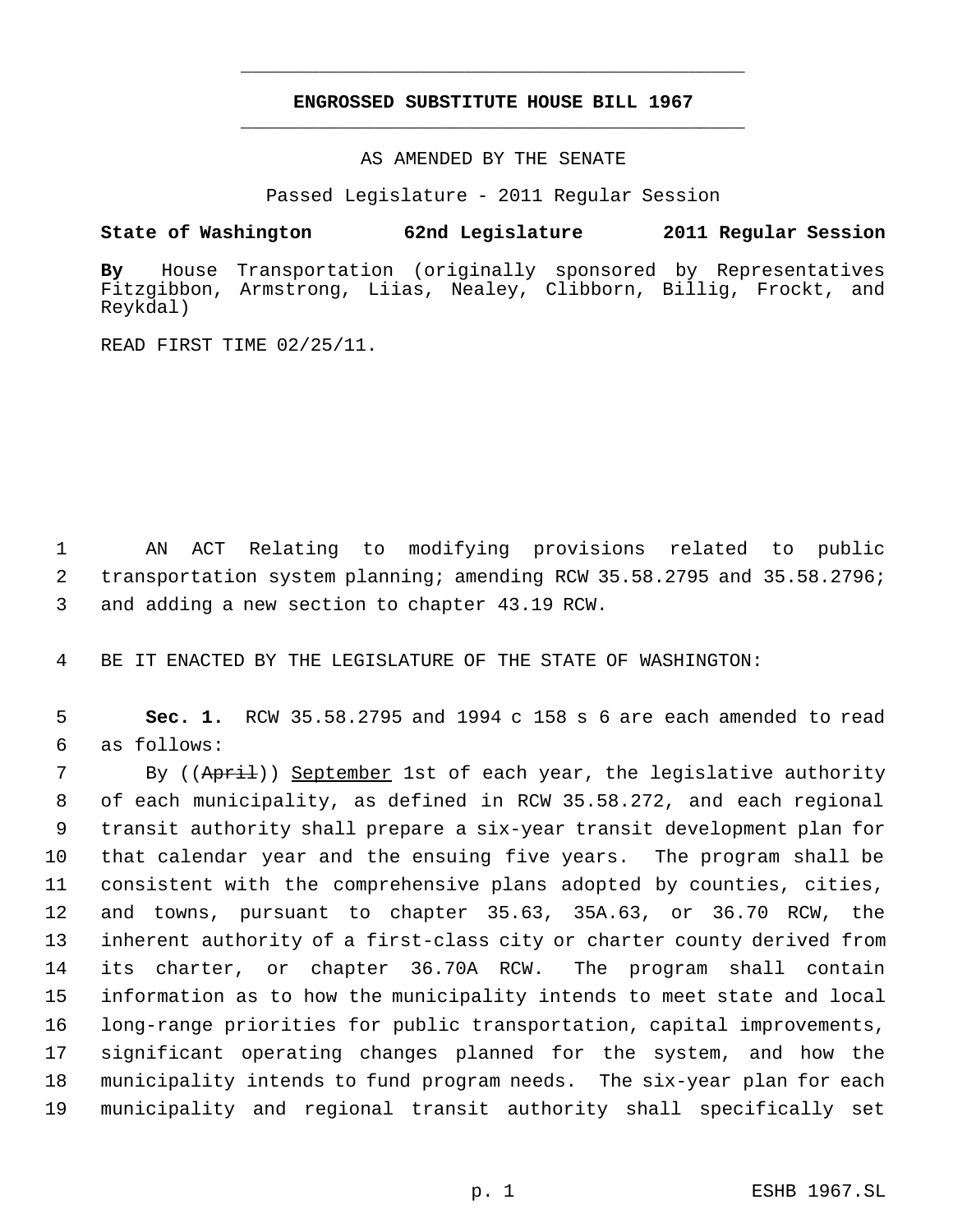forth those projects of regional significance for inclusion in the transportation improvement program within that region. Each municipality and regional transit authority shall file the six-year program with the state department of transportation, the transportation improvement board, and cities, counties, and regional planning councils within which the municipality is located.

 In developing its program, the municipality and the regional transit authority shall consider those policy recommendations affecting public transportation contained in the state transportation policy plan approved by the state transportation commission and, where appropriate, adopted by the legislature. The municipality shall conduct one or more public hearings while developing its program and for each annual update.

 **Sec. 2.** RCW 35.58.2796 and 2005 c 319 s 101 are each amended to read as follows:

 (1) The department of transportation shall develop an annual report summarizing the status of public transportation systems in the state 18 for the previous calendar year. By ((September)) December 1st of each 19 year, ((copies-of)) the report ((shall-be-submitted)) must be made available to the transportation committees of the legislature and to each municipality, as defined in RCW 35.58.272, and to individual members of the municipality's legislative authority.

23 (2) To assist the department with preparation of the report, each 24 municipality shall file a system report by ((April)) September 1st of each year with the state department of transportation identifying its public transportation services for the previous calendar year and its objectives for improving the efficiency and effectiveness of those services. The system report shall address those items required for each public transportation system in the department's report.

 (3) The department report shall describe individual public transportation systems, including contracted transportation services and dial-a-ride services, and include a statewide summary of public transportation issues and data. The descriptions shall include the following elements and such other elements as the department deems appropriate after consultation with the municipalities and the transportation committees of the legislature: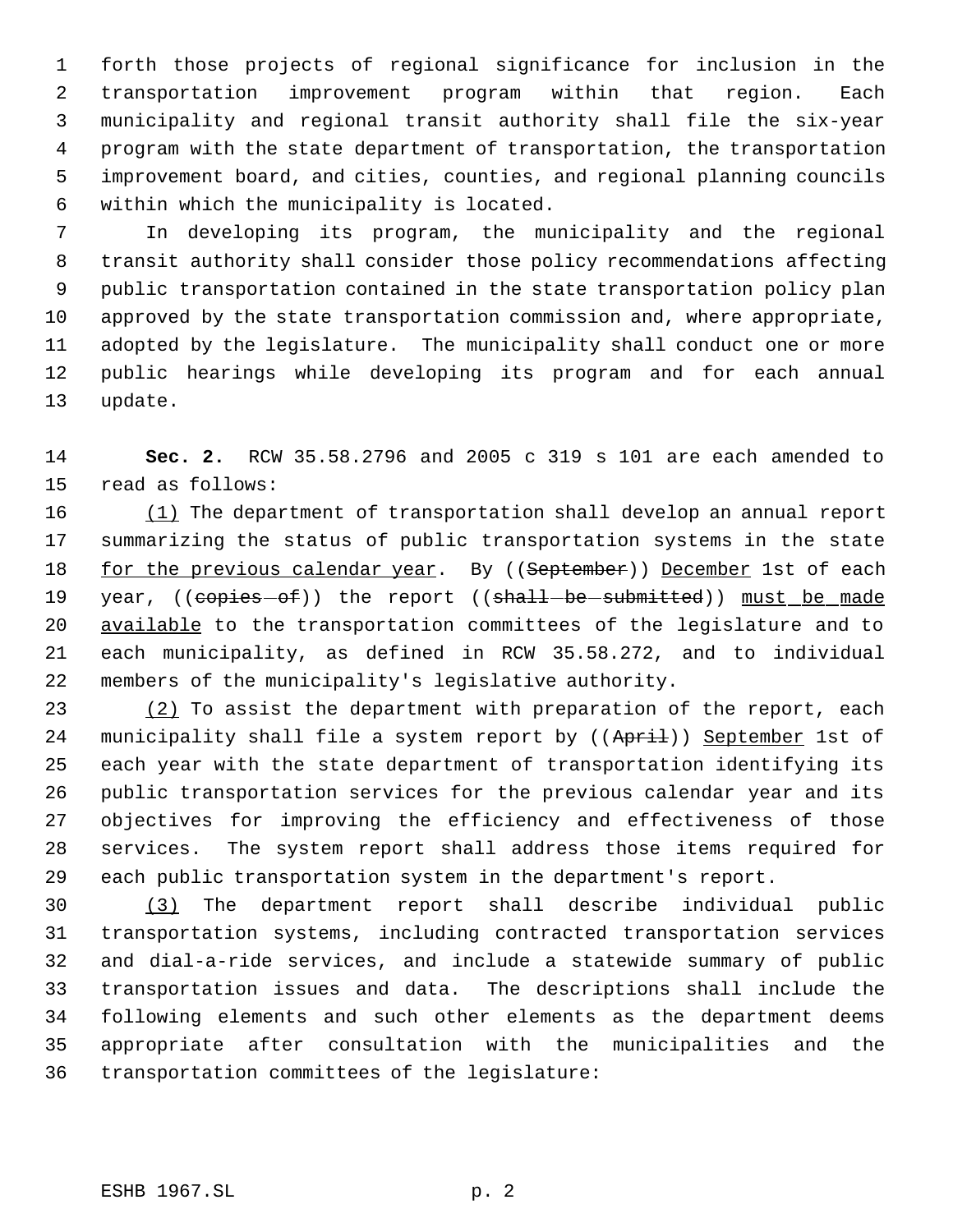1  $((+1))$  (a) Equipment and facilities, including vehicle replacement 2 standards;

 $3$   $((+2)^{n})$  (b) Services and service standards;

 $4$  (( $\left(\frac{1}{3}\right)$ ) (c) Revenues, expenses, and ending balances, by fund 5 source;

6  $((+4))$   $(d)$  Policy issues and system improvement objectives, 7 including community participation in development of those objectives 8 and how those objectives address statewide transportation priorities;

 $((+5))$  (e) Operating indicators applied to public transportation services, revenues, and expenses. Operating indicators shall include operating cost per passenger trip, operating cost per revenue vehicle service hour, passenger trips per revenue service hour, passenger trips per vehicle service mile, vehicle service hours per employee, and farebox revenue as a percent of operating costs.

15 (4) To the extent that information is available, the department 16 report must include descriptive information on any other modes of 17 public transportation, the impact of public transportation on 18 transportation system performance, and how public transportation helps 19 the state meet the transportation system policy goals described in RCW 20 47.04.280.

21 *\*NEW SECTION. Sec. 3. A new section is added to chapter 43.19 RCW* 22 *to read as follows:*

 *New state facilities, to be located within the boundaries of a public transportation system identified under RCW 82.14.045, may only be sited after the department has consulted with the respective public transportation system to ensure that the new state facilities are located in an area that is adequately accessible by transit service. \*Sec. 3 was vetoed. See message at end of chapter.*

> Passed by the House April 14, 2011. Passed by the Senate April 9, 2011. Approved by the Governor May 16, 2011, with the exception of certain items that were vetoed. Filed in Office of Secretary of State May 17, 2011.

Note: Governor's explanation of partial veto is as follows: "I am returning herewith, without my approval as to Section 3, Engrossed Substitute House Bill 1967 entitled:

"AN ACT Relating to modifying provisions related to public transportation system planning."

Section 3 of the bill would require new state facilities located within a public transportation system to be sited in areas adequately accessible by transit service. Access to public transportation is a priority when siting state buildings. However, it is not always